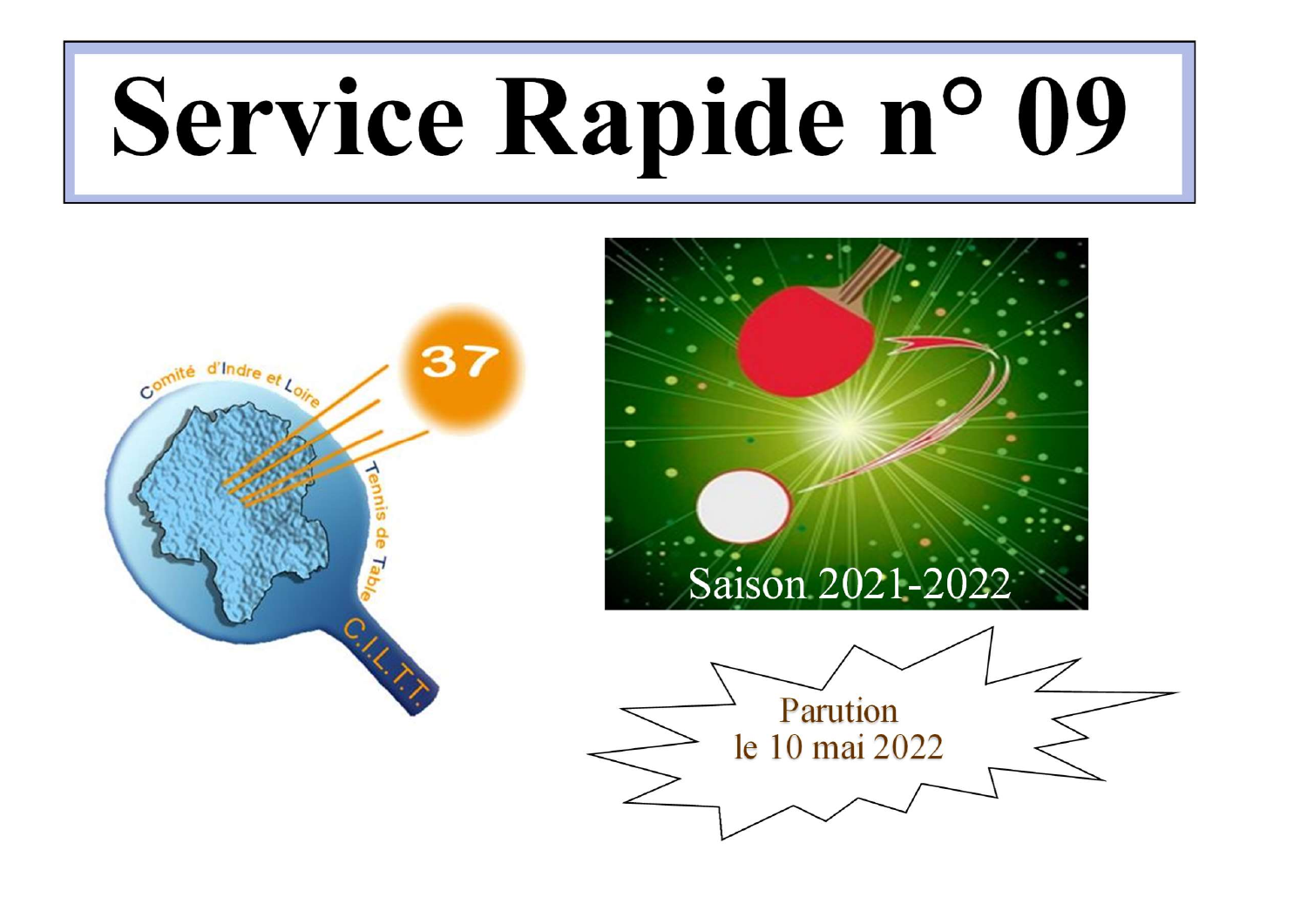# PRE-REGIONALE

## 7ème journée (2ème phase)

TT PARCAY-MESLAY 2 - C.P. VEIGNE 1 10 04

TT CHINONAIS 1 - A.S. FONDETTES 5 06 08 LANGEAIS-CINQ MARS 1 - TT MONTS ARTANNES 2 07 07 US LA RICHE TT 1 - TT ST GENOUPH 4 06 08

| Rg | Equipe                  | PТ |   | v | N | D | Р        | F |
|----|-------------------------|----|---|---|---|---|----------|---|
| 1  | <b>A.S. FONDETTES 5</b> | 18 | 7 | 5 |   |   | $\Omega$ | 0 |
| 2  | <b>ITT ST GENOUPH 4</b> | 16 | 7 | 4 |   | 2 | 0        | 0 |
| 3  | TT PARCAY-MESLAY 2      | 15 | 7 | 4 | O | 3 | O        | 0 |
| 4  | LANGEAIS-CINQ MARS 1    | 14 | 7 | 3 |   | 3 | O        | O |
| 5  | TT MONTS ARTANNES 2     | 14 | 7 | 3 | 2 |   | O        |   |
| 6  | TT CHINONAIS 1          | 13 | 7 | 3 | O | 4 | O        | O |
| 7  | <b>US LA RICHE TT 1</b> | 13 | 7 | 2 | 2 | 3 | O        | O |
| 8  | C.P. VEIGNE 1           | 8  |   | n |   | 6 | n        | ŋ |



# DEPARTEMENTALE 1

# POULE<sub>1</sub>

### 7ème journée (2ème phase)

- ST AVERTIN SPORTS TT 4 US RENAUDINE TT 3 10 04 4S TOURS T.T. 10 - RS ST CYR/LOIRE 2 11 03 ES OESIENNE TT 1 - A.C. AMBOISE 2 05 09 TT PARCAY-MESLAY 3 - STE MAURE TT 1 02 12
- 

|                      | 04 |
|----------------------|----|
| O3<br>$\overline{1}$ |    |

| ٦<br>×<br>×<br>۹ | × |
|------------------|---|
|                  |   |

| ٠ | ٠<br>$\sim$ | I<br>×<br>۰ |
|---|-------------|-------------|
|   |             |             |
|   |             |             |

| Rg | Equipe                     | PT |   | ν              | N        | D | P        | F        |
|----|----------------------------|----|---|----------------|----------|---|----------|----------|
|    | IST AVERTIN SPORTS TT 4    | 18 | 7 | 5              |          |   | 0        | $\Omega$ |
| 2  | <b>US RENAUDINE TT 3</b>   | 17 | 7 | 5              | $\Omega$ | 2 | $\Omega$ | $\Omega$ |
| 3  | <b>STE MAURE TT 1</b>      | 16 | 7 | 4              | 1        | 2 | $\Omega$ | $\Omega$ |
| 4  | A.C. AMBOISE 2             | 14 | 7 | 4              | $\Omega$ | 2 | $\Omega$ |          |
| 5  | <b>IRS ST CYR/LOIRE 2</b>  | 14 | 7 | 3              |          | 3 | 0        | $\Omega$ |
| 6  | <b>I</b> 4S TOURS T.T. 10  | 11 | 7 | $\overline{2}$ | $\Omega$ | 5 | 0        | $\Omega$ |
|    | <b>ITT PARCAY-MESLAY 3</b> | 11 | 7 | $\overline{2}$ | $\Omega$ | 5 | $\Omega$ | $\Omega$ |
| 8  | ES OESIENNE TT 1           | 10 |   | 4              | и        | 5 | $\Omega$ | $\Omega$ |

# POULE 2

| <b>UU INLIVAULIIVE I I 4</b> |
|------------------------------|
| LARCAY T.T. 1                |
| U.S. GENILLE TT 1            |
|                              |





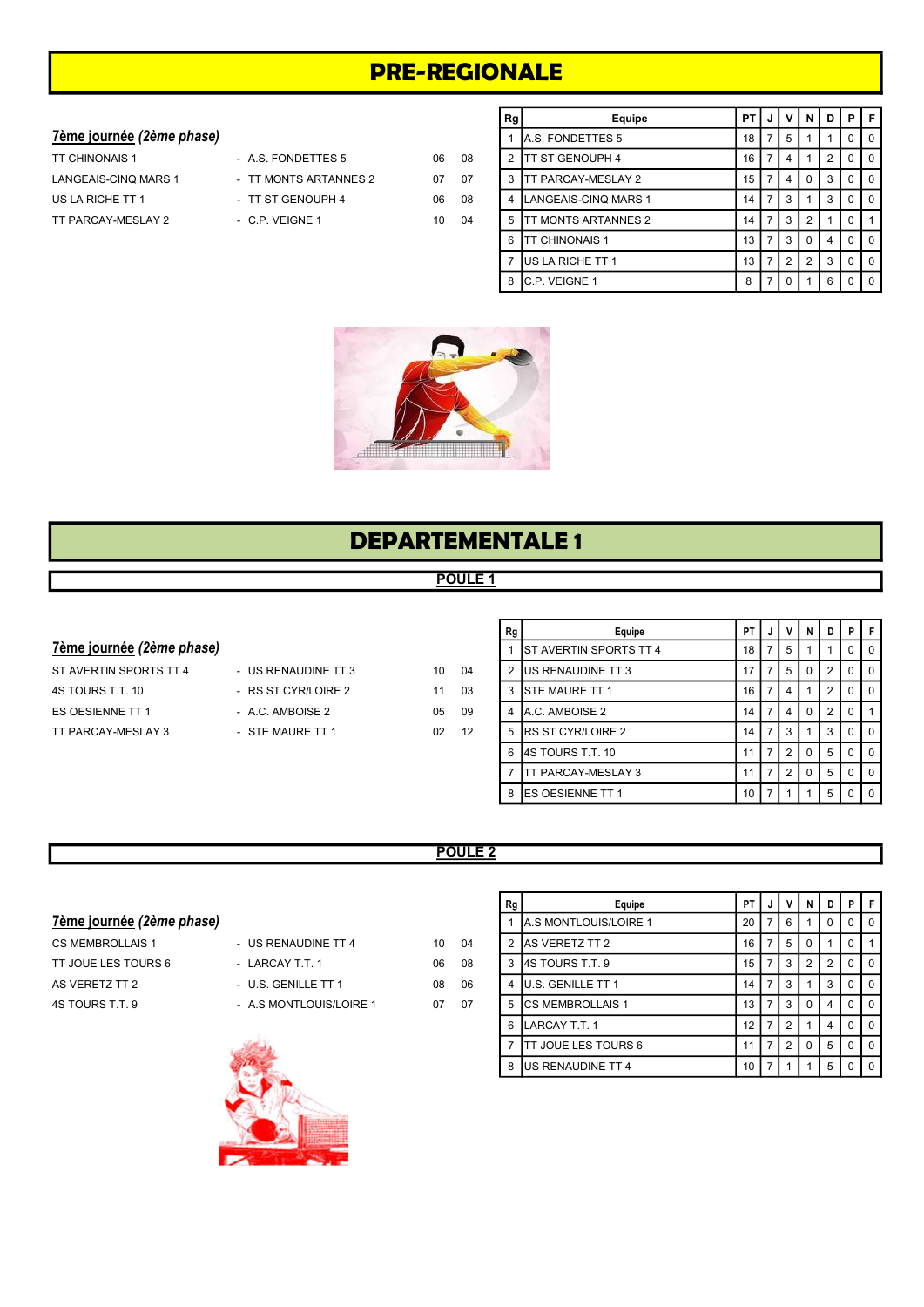# DEPARTEMENTALE 2

# POULE 1

# 7ème journée (2ème phase)

- 
- US CHAMBRAY 2 ATT AZAY/CHER 1 09 05 4S TOURS T.T. 11 - R.C. BALLAN 3 07 07 ES OESIENNE TT 2 - U.S. VERNOU S/BRENNE 1 09 05 TT PARCAY-MESLAY 4 - STE MAURE TT 2 04 10

| Rg | Equipe                         | PT |   |                | N | n              | Р        | F        |
|----|--------------------------------|----|---|----------------|---|----------------|----------|----------|
| 1  | ES OESIENNE TT 2               | 21 | 7 | 7              | O | O              | n        | 0        |
| 2  | <b>ISTE MAURE TT 2</b>         | 17 | 7 | 5              | 0 | 2              | $\Omega$ | O        |
| 3  | R.C. BALLAN 3                  | 15 | 7 | 3              | 2 | $\mathfrak{p}$ | $\Omega$ | O        |
| 4  | TT PARCAY-MESLAY 4             | 14 | 7 | 3              |   | 3              | O        | 0        |
| 5  | <b>IU.S. VERNOU S/BRENNE 1</b> | 14 | 7 | 3              |   | 3              | O        | $\Omega$ |
| 6  | <b>I4S TOURS T.T. 11</b>       | 13 | 7 | $\overline{2}$ | 2 | 3              | O        | O        |
| 7  | <b>US CHAMBRAY 2</b>           | 11 | 7 | 2              | 0 | 5              | O        | $\Omega$ |
| 8  | <b>ATT AZAY/CHER 1</b>         | 6  |   | n              | n | 6              | ŋ        |          |

# POULE 2

## 7ème journée (2ème phase)

- 
- A.P. ST SENOCH 1 TT CORMERY-TRUYES 4 05 09 A.S. FONDETTES 6 - TT BOUCHARDAIS 1 14 00 TT BLERE V.C. 2 - A.S.T.T. ESVRES 1 01 13 C.P. VEIGNE 2 - STE MAURE TT 3 05 09

| Rg             | Equipe                      | PT | J | ν              | N              | D | P        | F        |
|----------------|-----------------------------|----|---|----------------|----------------|---|----------|----------|
|                | <b>A.S. FONDETTES 6</b>     | 20 | 7 | 6              |                | 0 | 0        | 0        |
| $\overline{2}$ | <b>ITT CORMERY-TRUYES 4</b> | 18 | 7 | 5              |                |   | 0        | 0        |
| 3              | <b>A.S.T.T. ESVRES 1</b>    | 16 | 7 | 4              |                | 2 | 0        | $\Omega$ |
| 4              | <b>I</b> STE MAURE TT 3     | 14 | 7 | 3              |                | 3 | $\Omega$ | $\Omega$ |
| 5              | C.P. VEIGNE 2               | 13 | 7 | $\overline{2}$ | $\overline{2}$ | 3 | $\Omega$ | $\Omega$ |
| 6              | TT BOUCHARDAIS 1            | 13 | 7 | $\overline{2}$ | 2              | 3 | $\Omega$ | $\Omega$ |
| 7              | TT BLERE V.C. 2             | 10 | 7 |                |                | 5 | $\Omega$ | $\Omega$ |
| 8              | A.P. ST SENOCH 1            | 8  | 7 | 0              |                | 6 | 0        | $\Omega$ |

POULE 3

| 7ème journée (2ème phase) |  |  |  |  |
|---------------------------|--|--|--|--|
|---------------------------|--|--|--|--|

- A.S. LUYNES T.T 2 TT CHINONAIS 2 09 05 LANGEAIS-CINQ MARS 2 - R.C. BALLAN 2 04 10 AS SAVONNIERES TT 1 - T.T. BENAISIEN 1 06 08 TT CASTELVALERIE 1 - ES RIDELLOIS TT 1 08 06
- 
- 

|                                  |                     |    |    | Rg | Equipe                      | PT I            | J | v              | N            | D              | PF             |
|----------------------------------|---------------------|----|----|----|-----------------------------|-----------------|---|----------------|--------------|----------------|----------------|
| <u>7ème journée (2ème phase)</u> |                     |    |    |    | R.C. BALLAN 2               | 21              |   |                | $\Omega$     |                | $0$   $0$      |
| A.S. LUYNES T.T 2                | - TT CHINONAIS 2    | 09 | 05 |    | 2 ITT CASTELVALERIE 1       | 18 I            |   | 5              |              |                | 0 <sub>0</sub> |
| LANGEAIS-CINQ MARS 2             | - R.C. BALLAN 2     | 04 | 10 |    | 3 A.S. LUYNES T.T 2         | 16 <sup>1</sup> |   | $\overline{4}$ |              |                | $01$ 0         |
| AS SAVONNIERES TT 1              | - T.T. BENAISIEN 1  | 06 | 08 |    | 4 <b>ES RIDELLOIS TT 1</b>  | 14              |   | 3              |              | 3              | $0$   $0$      |
| TT CASTELVALERIE 1               | - ES RIDELLOIS TT 1 | 08 | 06 | 5  | <b>IT.T. BENAISIEN 1</b>    | 13 <sup>1</sup> |   | 3              | $^{\circ}$ 0 | $\overline{4}$ | $01$ 0         |
|                                  |                     |    |    | 6  | <b>ITT CHINONAIS 2</b>      | 11              |   | $\frac{1}{2}$  | $\Omega$     | 5              | $0$   $0$      |
|                                  |                     |    |    |    | <b>IAS SAVONNIERES TT 1</b> | 10 $\vert$      |   |                |              | 5              | $01$ 0         |
|                                  |                     |    |    | 8  | LANGEAIS-CINQ MARS 2        | 9               |   |                | $\Omega$     | 6              | $0$   0        |

# POULE 4

- ST AVERTIN SPORTS TT 5 TT BLERE VAL CHER 1 06 08 A.S. FONDETTES 7 - ASTT DU NAIS 1 07 07
- P.L. PAUL BERT 1 US LA RICHE TT 2 10 04 ES VILLE AUX DAMES TT 4 - TT MONTS ARTANNES 3 12 02

| - TT BLERE VAL CHE |
|--------------------|
| - ASTT DU NAIS 1   |

- -

|                                  |                       |                 |    | Rg | Equipe                          | PT I       | J | V              | N        | D I |                | PF             |
|----------------------------------|-----------------------|-----------------|----|----|---------------------------------|------------|---|----------------|----------|-----|----------------|----------------|
| 7ème journée <i>(2ème phase)</i> |                       |                 |    |    | <b>IES VILLE AUX DAMES TT 4</b> | 20         |   | -6             |          |     |                | $0$   $0$      |
| ST AVERTIN SPORTS TT 5           | - TT BLERE VAL CHER 1 | 06              | 08 |    | 2 A.S. FONDETTES 7              | 17         |   | 4              |          |     |                | 0 <sub>0</sub> |
| A.S. FONDETTES 7                 | - ASTT DU NAIS 1      | 07              | 07 |    | 3 ITT BLERE VAL CHER 1          | 17         |   |                | 2        |     |                | $0$   $0$      |
| P.L. PAUL BERT 1                 | - US LA RICHE TT 2    | 10 <sup>1</sup> | 04 |    | 4 ASTT DU NAIS 1                | 16 I       |   | $\overline{4}$ |          |     |                | $0$   $0$      |
| ES VILLE AUX DAMES TT 4          | - TT MONTS ARTANNES 3 | 12              | 02 |    | 5 ITT MONTS ARTANNES 3          |            |   |                |          | 4   | $01$ 0         |                |
|                                  |                       |                 |    |    | 6 US LA RICHE TT 2              |            |   | $\overline{2}$ | $\Omega$ | 5   | 0 <sub>0</sub> |                |
|                                  |                       |                 |    |    | <b>IP.L. PAUL BERT 1</b>        | 10 $\vert$ |   |                |          | 5   |                | $0$   $0$      |
|                                  |                       |                 |    |    | 8 IST AVERTIN SPORTS TT 5       | 10 $\vert$ |   |                |          | 5   |                | $0$   $0$      |

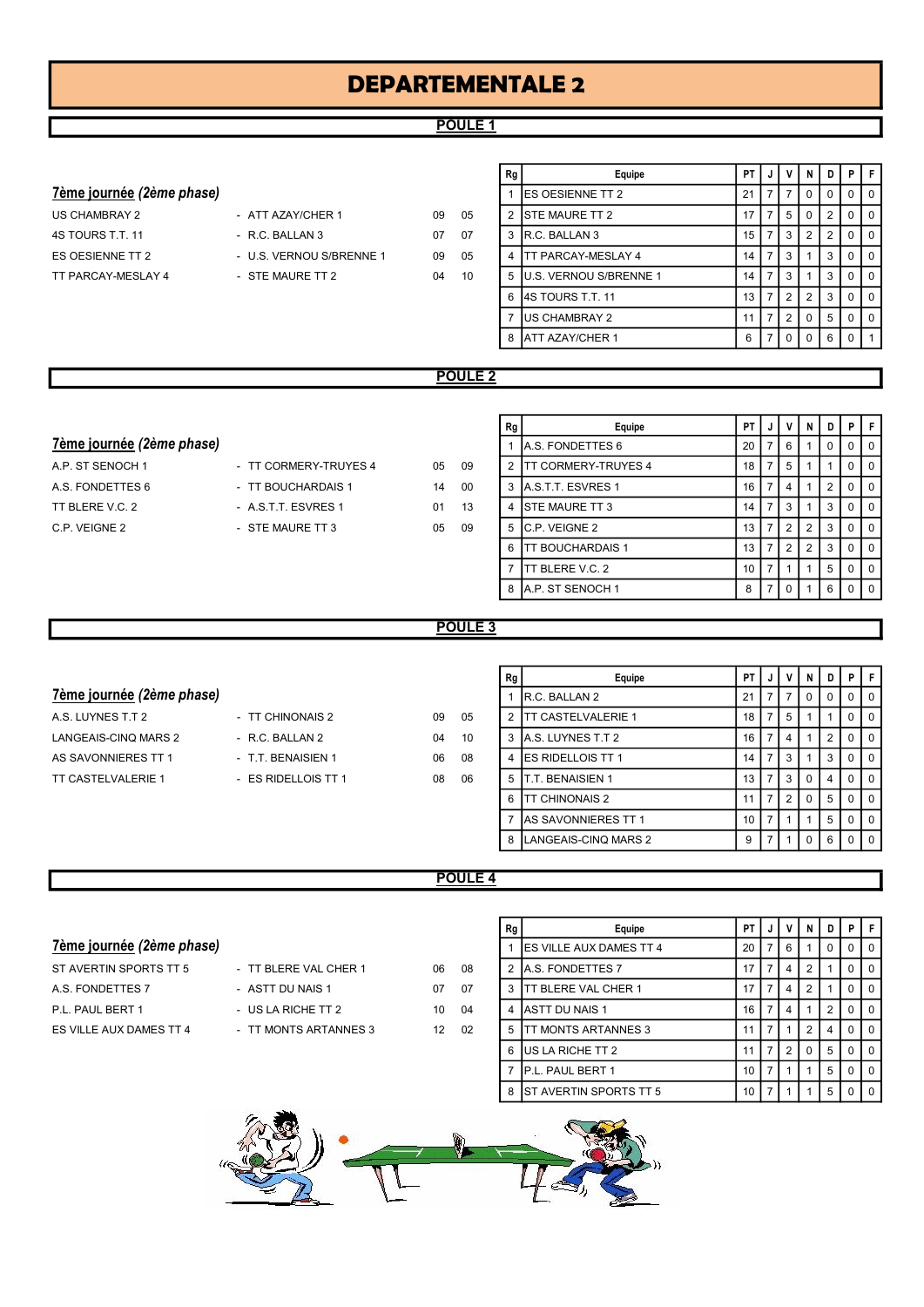# DEPARTEMENTALE 3

# POULE<sub>1</sub>

# 7ème journée (2ème phase)

| Exempt                   | - TT CHINONAIS 3    |    |
|--------------------------|---------------------|----|
| RS ST CYR/LOIRE 4        | - ST MICHEL T.T. 1  | 10 |
| U.S.E. AVOINE-BEAUMONT 4 | - US LA RICHE TT 3  | 03 |
| T.T. BENAISIEN 2         | - ES RIDELLOIS TT 2 | 08 |
|                          |                     |    |

|                                  |                     |    |    | Rg | Equipe                      | PT I            | JJ     | V              | N        | D        | PIF            |                |
|----------------------------------|---------------------|----|----|----|-----------------------------|-----------------|--------|----------------|----------|----------|----------------|----------------|
| <u>7ème journée</u> (2ème phase) |                     |    |    |    | <b>IUS LA RICHE TT 3</b>    |                 | 1866   |                | $\Omega$ | $\Omega$ |                | $0$   $0$      |
| Exempt                           | - TT CHINONAIS 3    |    |    |    | IT.T. BENAISIEN 2           |                 | 16 6 1 | -5             | $\Omega$ |          |                | 0 <sub>0</sub> |
| RS ST CYR/LOIRE 4                | - ST MICHEL T.T. 1  | 10 | 04 |    | 3 <b>IES RIDELLOIS TT 2</b> | 11              | 6      | $^{\prime}$ 2  |          | 3        | $0$   0        |                |
| U.S.E. AVOINE-BEAUMONT 4         | - US LA RICHE TT 3  | 03 | 11 |    | 4 ITT CHINONAIS 3           | 11              | 16 I   | $^{\circ}$ 2   |          | 3        | 0 <sub>0</sub> |                |
| T.T. BENAISIEN 2                 | - ES RIDELLOIS TT 2 | 08 | 06 |    | 5 IRS ST CYR/LOIRE 4        | 11 <sup>1</sup> | 6      | $\overline{2}$ |          | 3        | $0$   0        |                |
|                                  |                     |    |    |    | 6 U.S.E. AVOINE-BEAUMONT 4  | 9               | 6      | $^{\circ}$ 2   | ∣ O      | 3        | 0 <sup>1</sup> | $\overline{1}$ |
|                                  |                     |    |    |    | <b>IST MICHEL T.T. 1</b>    |                 | 6 I    | - 0            |          | 5        |                | $0$   $0$      |
|                                  |                     |    |    |    |                             |                 |        |                |          |          |                |                |

# POULE<sub>2</sub>

| 7ème journée (2ème phase)   |                    |   |
|-----------------------------|--------------------|---|
| <b>ASTT SORIGNY 1</b>       | - ATT AZAY/CHER 3  |   |
| Exempt                      | - PPC MARTINOIS 1  |   |
| P.L. PAUL BERT 2            | - TTC du LOCHOIS 2 | U |
| STE CATHERINE DE FIERBOIS 1 | - A.P. ST SENOCH 2 |   |

|                                  |                    |                 |    | Rg | Equipe                         | PT I           |     |    | N            | D              |         | PIF            |
|----------------------------------|--------------------|-----------------|----|----|--------------------------------|----------------|-----|----|--------------|----------------|---------|----------------|
| 7ème journée <i>(2ème phase)</i> |                    |                 |    |    | <b>IPPC MARTINOIS 1</b>        | 17             | 16' | -5 |              |                |         | $0$   $0$      |
| ASTT SORIGNY 1                   | - ATT AZAY/CHER 3  | 11              | 03 |    | 2 ISTE CATHERINE DE FIERBOIS 1 | 15   6         |     |    |              |                |         | $0$   $0$      |
| Exempt                           | - PPC MARTINOIS 1  |                 |    |    | 3 ASTT SORIGNY 1               | 14             | 6   |    | $\Omega$     |                |         | 0 <sub>0</sub> |
| P.L. PAUL BERT 2                 | - TTC du LOCHOIS 2 | 09              | 05 |    | 4 ITTC du LOCHOIS 2            | 10 I           | l 6 |    |              |                |         | $\overline{0}$ |
| STE CATHERINE DE FIERBOIS 1      | - A.P. ST SENOCH 2 | 10 <sup>1</sup> | 04 |    | 5 A.P. ST SENOCH 2             | 10   6         |     |    | 2            | 3              |         | $0$   $0$      |
|                                  |                    |                 |    |    | 6 P.L. PAUL BERT 2             | $10$ $16$ $12$ |     |    | $^{\circ}$ 0 | $\overline{4}$ |         | $0$   $0$      |
|                                  |                    |                 |    |    | <b>JATT AZAY/CHER 3</b>        | 8              | 6   |    | $\mathbf 0$  | 5              | $0$   0 |                |

# 7ème journée (2ème phase)

| U.S. VERNOU /BRENNE |
|---------------------|
| RS ST CYR/LOIRE 5   |
| US RENAUDINE TT 5   |
| TT CASTELVALERIE 2  |

2 - A.T.T. ST ANTOINE DU ROCHER - TT SEMBLANCEEN 1 04 10 - TT PARCAY MESLAY 6 05 09

| Rg | Equipe                        | PT | J | ٧ | N        | D | P | F        |
|----|-------------------------------|----|---|---|----------|---|---|----------|
|    | A.T.T. ST ANTOINE DU ROCHER 1 | 20 | 7 | 6 | 1        | 0 | 0 | 0        |
| 2  | IT.T. METTRAY 1               | 20 | 7 | 6 | 1        | 0 | O | 0        |
| 3  | TT SEMBLANCEEN 1              | 15 | 7 | 4 | 0        | 3 | 0 | $\Omega$ |
| 4  | <b>IU.S. VERNOU /BRENNE 2</b> | 13 | 7 | 3 | 0        | 4 | 0 | $\Omega$ |
| 5  | <b>US RENAUDINE TT 5</b>      | 13 | 7 | 3 | 0        | 4 | 0 | $\Omega$ |
| 6  | TT CASTELVALERIE 2            | 12 | 7 | 3 | 0        | 3 | 0 |          |
| 7  | TT PARCAY MESLAY 6            | 9  |   |   | 0        | 6 | 0 | 0        |
| 8  | <b>RS ST CYR/LOIRE 5</b>      | 9  | 7 | 1 | $\Omega$ | 6 | O | O        |

# POULE<sub>4</sub>

# 7ème journée (2ème phase)

| ST AVERTIN SPORTS TT |
|----------------------|
| LARCAY T.T. 2        |
| US RENAUDINE TT 6    |
| A.C. AMBOISE 3       |

| - ATT AZAY/CHER 2       |
|-------------------------|
| - R.C. BALLAN 4         |
| - A S T T FSVRFS 2      |
| - A.S MONTLOUIS/LOIRE 2 |

|                                  |                         |                   |    | Rg | Equipe                    | PT I            | J | v              | N                       | D I |          | PF             |
|----------------------------------|-------------------------|-------------------|----|----|---------------------------|-----------------|---|----------------|-------------------------|-----|----------|----------------|
| 7ème journée <i>(2ème phase)</i> |                         |                   |    |    | A.C. AMBOISE 3            | 21              |   |                | $^{\circ}$ 0 $^{\circ}$ |     |          | $0$   $0$      |
| ST AVERTIN SPORTS TT 7           | - ATT AZAY/CHER 2       | 08                | 06 |    | 2 A.S MONTLOUIS/LOIRE 2   | $19$   $7$      |   | - 6            | $\Omega$                |     |          | $0$   $0$      |
| LARCAY T.T. 2                    | - R.C. BALLAN 4         | $12 \overline{ }$ | 02 |    | 3 A.S.T.T. ESVRES 2       | 15 <sub>1</sub> |   | $\overline{4}$ | $\Omega$                | 3   |          | $0$   $0$      |
| US RENAUDINE TT 6                | - A.S.T.T. ESVRES 2     |                   | 14 |    | 4 US RENAUDINE TT 6       | 14 <sup>1</sup> |   | $\overline{4}$ | $\Omega$                | 2   | $\Omega$ | $\overline{1}$ |
| A.C. AMBOISE 3                   | - A.S MONTLOUIS/LOIRE 2 | 09                | 05 |    | 5 LARCAY T.T. 2           | 13 <sup>1</sup> |   | -3             | $\Omega$                | 4   |          | 0 <sub>0</sub> |
|                                  |                         |                   |    |    | 6 IST AVERTIN SPORTS TT 7 | 13 <sub>1</sub> |   | 3              | $\Omega$                | 4   |          | 0 <sub>0</sub> |
|                                  |                         |                   |    |    | <b>ATT AZAY/CHER 2</b>    | 9               |   |                | $\Omega$                | 6   |          | $0$   $0$      |
|                                  | $\bullet$               |                   |    |    | 8 R.C. BALLAN 4           |                 |   |                | $\Omega$                |     |          | $0$   $0$      |



- T.T. METTRAY 1 03 11

|        | Rg             |    |    |   |
|--------|----------------|----|----|---|
| A.T.T. |                |    |    |   |
| T.T.M  | $\overline{2}$ | 11 | 03 | 1 |
| ᅂ      |                | 10 | ω  |   |

|        | POULE 3 |    |                          |
|--------|---------|----|--------------------------|
|        |         |    |                          |
|        |         | Rg | Equipe                   |
|        |         |    | A.T.T. ST ANTOINE DU ROC |
| २ 1 03 | 11      |    | <b>T.T. METTRAY 1</b>    |
|        |         |    |                          |

# POULE 3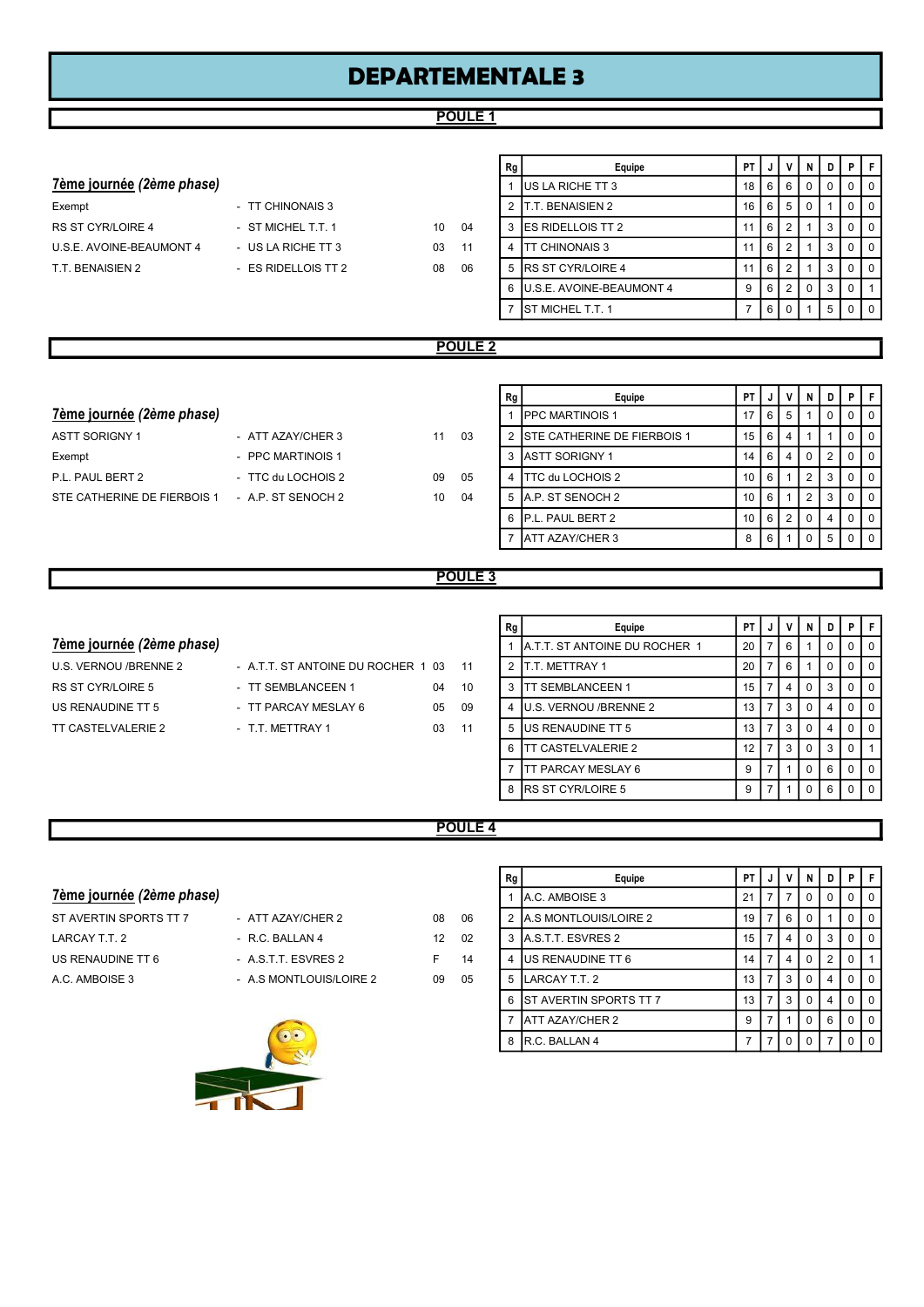# POULE 5

|                           |                            |    |                    | Rg | Equipe                          | PT.             | JI       | V              | $\mathsf{N}$   | D        |                | P F      |
|---------------------------|----------------------------|----|--------------------|----|---------------------------------|-----------------|----------|----------------|----------------|----------|----------------|----------|
| 7ème journée (2ème phase) |                            |    |                    |    | <b>IES VILLE AUX DAMES TT 5</b> | 17              | 6 I      | 5 <sup>5</sup> | $\mathbf 1$    | 0        | $\Omega$       | $\Omega$ |
| ST AVERTIN SPORTS TT 6    | - Exempt                   |    |                    |    | <b>JA.S. FONDETTES 9</b>        | 14              | 6 I      | 2              | 4              | $\Omega$ | $\Omega$       | $\Omega$ |
| RS ST CYR/LOIRE 3         | - A.S. FONDETTES 9         | 07 | 07                 | 3  | <b>U.S.E. AVOINE-BEAUMONT 2</b> | 14              | 6 I      | $\mathbf{3}$   | $\overline{2}$ |          | 0 <sup>1</sup> | $\Omega$ |
| CS MEMBROLLAIS TT 2       | - TT PARCAY-MESLAY 5       | 09 | 05                 | 4  | <b>IRS ST CYR/LOIRE 3</b>       | 12 <sup>2</sup> | 6 I      | 2              | $\overline{2}$ | 2        | 0 <sup>1</sup> | $\Omega$ |
| ES VILLE AUX DAMES TT 5   | - U.S.E. AVOINE-BEAUMONT 2 | 10 | 04                 | 5  | <b>IST AVERTIN SPORTS TT 6</b>  | 10 <sup>1</sup> | 6 I      | 12.            | $\Omega$       | 4        | 0 <sup>1</sup> | $\Omega$ |
|                           |                            |    |                    |    | <b>ICS MEMBROLLAIS TT 2</b>     | 10 <sup>1</sup> |          | 6 2            | $\Omega$       | 4        | 0 <sup>1</sup> | $\Omega$ |
|                           |                            |    |                    |    | <b>ITT PARCAY-MESLAY 5</b>      | 7               | $6 \mid$ | $\Omega$       | $\overline{1}$ | 5        | $0$   0        |          |
|                           |                            |    |                    |    |                                 |                 |          |                |                |          |                |          |
|                           |                            |    | POULE <sub>6</sub> |    |                                 |                 |          |                |                |          |                |          |

## 7ème journée (2ème phase)

4S TOURS T.T. 12 - TT CORMERY-TRUYES 5 04 10 Exempt **Exempt** - TT MONTS ARTANNES 4

TT JOUE LES TOURS 7 - A.S. FONDETTES 8 02 12 U.S.E. AVOINE-BEAUMONT 3 - TT ST GENOUPH 5 00 14

| Rg             | Equipe                     | ΡT |   | ν | N | D | Р | F |
|----------------|----------------------------|----|---|---|---|---|---|---|
|                | TT CORMERY-TRUYES 5        | 17 | 6 | 5 |   | 0 | 0 | O |
| $\overline{2}$ | A.S. FONDETTES 8           | 16 | 6 | 4 | 2 | 0 | 0 | 0 |
| 3              | TT ST GENOUPH 5            | 15 | 6 | 4 |   |   | 0 | 0 |
| $\overline{4}$ | TT JOUE LES TOURS 7        | 12 | 6 | 3 | 0 | 3 | 0 | O |
| 5              | <b>TT MONTS ARTANNES 4</b> | 10 | 6 | 2 | O | 4 | 0 | O |
| 6              | 4S TOURS T.T. 12           |    | 6 | 0 |   | 5 | 0 | O |
|                | U.S.E. AVOINE-BEAUMONT 3   |    | 6 | 0 |   | 5 | 0 | O |



# DEPARTEMENTALE 4

# POULE<sub>1</sub>

# 7ème journée (2ème phase)

ASTT SORIGNY 2 - TT CHINONAIS 4 00 10 TT BOUCHARDAIS 2 - Exempt C.S. MEMBROLLAIS 3 - US LA RICHE TT 5 07 03 A.P. ABILLY 1 - ST AVERTIN SPORTS TT 8 06 04

| Rg | Equipe                   | PT |   |   | N              | D | Р |   |
|----|--------------------------|----|---|---|----------------|---|---|---|
|    | <b>ITT CHINONAIS 4</b>   | 17 | 6 | 5 |                | 0 | 0 | O |
| 2  | <b>ITT BOUCHARDAIS 2</b> | 16 | 6 | 4 | $\overline{2}$ | 0 | 0 | O |
| 3  | A.P. ABILLY 1            | 15 | 6 | 4 |                |   |   | O |
|    | IC.S. MEMBROLLAIS 3      | 12 | 6 | 3 | 0              | 3 | O | O |
| 5  | <b>US LA RICHE TT 5</b>  | 9  | 6 |   |                | 4 | 0 | O |
| 6  | IST AVERTIN SPORTS TT 8  | 9  | 6 |   |                | 4 | O | O |
|    | ASTT SORIGNY 2           | 6  | 6 |   | O              | 6 | O |   |

# POULE 2

## 7ème journée (2ème phase)

| - AS SAVUNI     |
|-----------------|
| - TT SEMBLA     |
| - TT ST GEN     |
| <b>BEAUJARD</b> |

|                                  |                    |                 |    | Rg | Equipe                   | PT I            | J | v            | N        | D |         | PF             |
|----------------------------------|--------------------|-----------------|----|----|--------------------------|-----------------|---|--------------|----------|---|---------|----------------|
| <u>7ème journée (2ème phase)</u> |                    |                 |    |    | LARCAY T.T. 3            | 21              |   |              | $\Omega$ |   |         | $0$   $0$      |
| STE MAURE TT 5                   | - AS SAVONNIERES 3 | 06              | 04 |    | 2 BEAUJARDIN BCT 2       | 19 I            |   | - 6          | $\Omega$ |   |         | 0 <sub>0</sub> |
| LARCAY T.T. 3                    | - TT SEMBLANCEEN 2 | 10              | 00 |    | 3 AS VERETZ TT 4         | 17              |   | 5            | $\Omega$ |   |         | $0$   $0$      |
| AS VERETZ TT 4                   | - TT ST GENOUPH 6  | 07              | 03 |    | 4 ISTE MAURE TT 5        | 15 <sub>1</sub> |   | 4            | $\Omega$ | 3 |         | $0$   $0$      |
| C.P. VEIGNE 4                    | - BEAUJARDIN BCT 2 | 02 <sup>°</sup> | 08 |    | 5 AS SAVONNIERES 3       | 13 I            |   | -3           | $\Omega$ | 4 |         | $0$   $0$      |
|                                  |                    |                 |    |    | 6 C.P. VEIGNE 4          | 11              |   | $^{\circ}$ 2 | $\Omega$ | 5 | $0$   0 |                |
|                                  |                    |                 |    |    | <b>ITT ST GENOUPH 6</b>  | 9               |   |              | $\Omega$ | 6 |         | $0$   0        |
|                                  |                    |                 |    | 8  | <b>ITT SEMBLANCEEN 2</b> |                 |   | $\Omega$     | $\Omega$ |   |         | $0$   $0$      |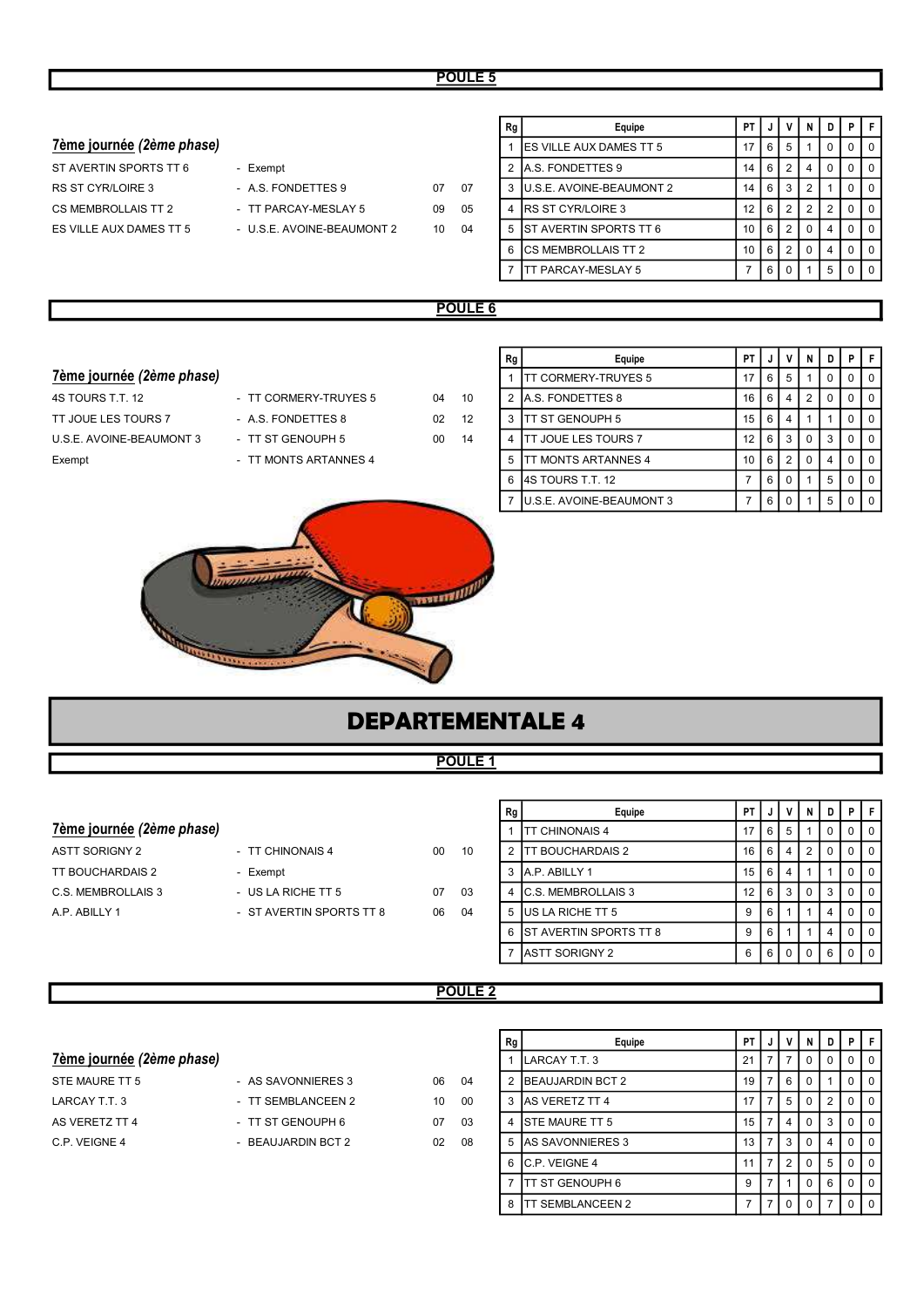|                                                            |                          |    |                    | Rg             | Equipe                                                   | PT             | J                                | v               | N                 | D                                         | P                          | F                        |
|------------------------------------------------------------|--------------------------|----|--------------------|----------------|----------------------------------------------------------|----------------|----------------------------------|-----------------|-------------------|-------------------------------------------|----------------------------|--------------------------|
| 7ème journée (2ème phase)                                  |                          |    |                    | $\mathbf{1}$   | C.P. VEIGNE 3                                            | 21             | $\overline{7}$                   | $\overline{7}$  | $\mathbf 0$       | $\mathbf 0$                               | $\mathbf 0$                | $\mathbf 0$              |
| A.S MONTLOUIS/LOIRE 3                                      | - ES OESIENNE TT 4       | 06 | 04                 | $\overline{2}$ | <b>IPPC MARTINOIS 2</b>                                  | 17             | $\overline{7}$                   | 5               | $\mathbf 0$       | $\sqrt{2}$                                | $\mathbf 0$                | $\mathbf 0$              |
| <b>PPC MARTINOIS 2</b>                                     | - TT JOUE LES TOURS 8    | 10 | 00                 | 3              | A.S MONTLOUIS/LOIRE 3                                    | 15             | $\overline{7}$                   | 4               | $\mathbf 0$       | 3                                         | $\mathbf 0$                | $\mathbf 0$              |
| US RENAUDINE TT 7                                          | - A.C. AMBOISE 5         | 02 | 08                 | 4              | <b>ES OESIENNE TT 4</b>                                  | 15             | $\overline{7}$                   | 3               | $\overline{2}$    | $\sqrt{2}$                                | 0                          | $\mathbf 0$              |
| C.P. VEIGNE 3                                              | - ST AVERTIN SPORTS TT 9 | 09 | 01                 |                | 5 ST AVERTIN SPORTS TT 9                                 | 14             | 7 <sup>1</sup>                   | 3               | 1                 | $\mathbf{3}$                              | $\pmb{0}$                  | $\mathbf 0$              |
|                                                            |                          |    |                    | 6              | <b>ITT JOUE LES TOURS 8</b>                              | 14             | $\overline{7}$                   | 3               | 1                 | 3                                         | $\mathbf 0$                | $\mathbf 0$              |
|                                                            |                          |    |                    | $\overline{7}$ | A.C. AMBOISE 5                                           | 9              | $\overline{7}$                   | $\mathbf{1}$    | 0                 | 6                                         | $\mathbf 0$                | $\mathbf 0$              |
|                                                            |                          |    |                    | 8              | <b>JUS RENAUDINE TT 7</b>                                | $\overline{7}$ | 7                                | $\mathbf 0$     | $\mathbf 0$       | $\overline{7}$                            | $\mathbf 0$                | $\mathbf 0$              |
|                                                            |                          |    |                    |                |                                                          |                |                                  |                 |                   |                                           |                            |                          |
|                                                            |                          |    | <b>POULE 4</b>     |                |                                                          |                |                                  |                 |                   |                                           |                            |                          |
|                                                            |                          |    |                    | Rg             | Equipe                                                   | PT             | J                                | V               | N                 | D                                         | P                          | F                        |
| 7ème journée (2ème phase)                                  |                          |    |                    | $\mathbf{1}$   | AS SAVONNIERES TT 2                                      | 18             | 6                                | $6\phantom{1}6$ | $\mathbf 0$       | $\pmb{0}$                                 | $\mathbf 0$                | $\pmb{0}$                |
| <b>US CHAMBRAY 3</b>                                       | - AS SAVONNIERES TT 2    | 04 | 06                 |                | 2 T.T. BENAISIEN 3                                       | 13             | 6                                | 3               | 1                 | $\sqrt{2}$                                | $\pmb{0}$                  | $\mathbf 0$              |
| LANGEAIS-CINQ MARS 3                                       | - TT JOUE LES TOURS 9    | F  | 10                 |                | 3 TT JOUE LES TOURS 9                                    | 12             | 6                                | 3               | $\mathbf{0}$      | 3                                         | $\mathbf 0$                | $\mathbf 0$              |
| A.T.T.ST ANTOINE DU ROCHER 2 - T.T. BENAISIEN 3            |                          | 00 | 10                 | 4              | <b>US CHAMBRAY 3</b>                                     | 11             | 6                                | $\overline{2}$  | 1                 | 3                                         | $\mathbf 0$                | $\mathbf 0$              |
| Exempt                                                     | - A.S. LUYNES T.T 3      |    |                    | 5              | <b>A.S. LUYNES T.T 3</b>                                 | 11             | 6                                | $\overline{2}$  | 1                 | 3                                         | $\mathbf 0$                | $\mathbf 0$              |
|                                                            |                          |    |                    | 6              | A.T.T.ST ANTOINE DU ROCHER 2                             | 10             | 6                                | $\overline{c}$  | 0                 | 4                                         | $\mathbf 0$                | $\mathbf 0$              |
|                                                            |                          |    |                    | 7              | LANGEAIS-CINQ MARS 3                                     | 8              | 6                                | $\mathbf{1}$    | 1                 | 3                                         | $\mathbf 0$                | $\mathbf{1}$             |
|                                                            |                          |    |                    |                |                                                          |                |                                  |                 |                   |                                           |                            |                          |
|                                                            |                          |    | POULE <sub>5</sub> |                |                                                          |                |                                  |                 |                   |                                           |                            |                          |
|                                                            |                          |    |                    |                |                                                          |                |                                  |                 |                   |                                           |                            |                          |
|                                                            |                          |    |                    | Rg             | Equipe                                                   | PT             | J                                | V               | N                 | D                                         | P                          | F                        |
| 7ème journée (2ème phase)                                  |                          |    |                    | $\mathbf{1}$   | <b>A.S.T.T. ESVRES 3</b>                                 | 19             | $\overline{7}$                   | 5               | $\overline{2}$    | $\mathbf 0$                               | $\mathbf 0$                | $\mathbf 0$              |
| STE MAURE TT 4                                             | - ES RIDELLOIS TT 3      | 10 | 00                 | $\overline{2}$ | <b>RS ST CYR/LOIRE 6</b>                                 | 19             | $\overline{7}$                   | 5               | $\overline{2}$    | $\mathbf 0$                               | $\mathbf 0$                | $\mathbf 0$              |
| T.T. BOUCHARDAIS 3                                         | - RS ST CYR/LOIRE 6      | 04 | 06                 | 3              | <b>STE MAURE TT 4</b>                                    | 17             | $\overline{7}$                   | 5               | $\mathbf 0$       | $\overline{2}$                            | $\mathbf 0$                | $\mathbf 0$              |
| TT CORMERY-TRUYES 6<br><b>IT STE CATHERINE DE FIERBOIS</b> | - A.S.T.T. ESVRES 3      | 05 | 05<br>05           | 4              | <b>ITT CORMERY-TRUYES 6</b>                              | 15<br>12       | $\overline{7}$<br>$\overline{7}$ | 3<br>$\sqrt{2}$ | $\overline{2}$    | $\overline{2}$                            | $\pmb{0}$                  | $\mathbf 0$<br>$\pmb{0}$ |
| $\mathfrak{D}$                                             | - TT MONTS ARTANNES 5    | 05 |                    | 5<br>6         | <b>ITT MONTS ARTANNES 5</b><br><b>T.T. BOUCHARDAIS 3</b> | 12             | $\overline{7}$                   | $\overline{2}$  | $\mathbf{1}$<br>1 | $\overline{\mathbf{4}}$<br>$\overline{4}$ | $\mathbf 0$<br>$\mathbf 0$ | $\mathbf 0$              |
|                                                            |                          |    |                    | 7              | <b>ES RIDELLOIS TT 3</b>                                 | 9              | 7                                | $\mathbf{1}$    | $\mathbf 0$       | 6                                         | $\mathbf 0$                | 0                        |
|                                                            |                          |    |                    | 8              | <b>TT STE CATHERINE DE FIERBOIS 2</b>                    | 9              | $\overline{7}$                   | $\mathbf 0$     | $\overline{2}$    | 5                                         | $\mathbf 0$                | $\mathbf 0$              |
|                                                            |                          |    |                    |                |                                                          |                |                                  |                 |                   |                                           |                            |                          |
|                                                            |                          |    | <b>POULE 6</b>     |                |                                                          |                |                                  |                 |                   |                                           |                            |                          |
|                                                            |                          |    |                    | Rg             | Equipe                                                   | PT             | J                                | $\mathsf{v}$    | N                 | D                                         | P                          | F                        |
| 7ème journée (2ème phase)                                  |                          |    |                    | 1              | JOUE LES TOURS 10                                        | 18             | $\overline{7}$                   | 5               | $\mathbf{1}$      | $\overline{1}$                            | $\mathbf 0$                | $\mathbf 0$              |
| T.T. METTRAY 2                                             | - ES OESIENNE TT 3       | 04 | 06                 |                | 2 JU.S. VERNOU/BRENNE 4                                  | 17             | 7 <sup>1</sup>                   | $\overline{4}$  | $\overline{2}$    | $\mathbf{1}$                              | $\mathbf 0$                | $\mathbf 0$              |
| <b>ASTT CHEMILLE /DEME 1</b>                               | - ASTT du NAIS 2         | 07 | 03                 |                | 3 <b>ES OESIENNE TT 3</b>                                | 16             | $\overline{7}$                   | 4               | $\mathbf{1}$      | $\sqrt{2}$                                | $\mathbf 0$                | 0                        |
| A.T.T.ST ANTOINE DU ROCHER 3 - JOUE LES TOURS 10           |                          | 06 | 04                 |                | 4 BEAUJARDIN BCT 3                                       | 16             | $\overline{7}$                   | 4               | 1                 | $\overline{2}$                            | $\mathbf 0$                | 0                        |
| U.S. VERNOU/BRENNE 4                                       | - BEAUJARDIN BCT 3       | 06 | 04                 |                | 5 A.T.T.ST ANTOINE DU ROCHER 3                           | 14             | $\overline{7}$                   | 3               | $\mathbf{1}$      | 3                                         | 0                          | 0                        |
|                                                            |                          |    |                    |                | 6 T.T. METTRAY 2                                         | 12             | 7 <sup>1</sup>                   | $\overline{2}$  | $\mathbf{1}$      | $\overline{4}$                            | $\mathbf 0$                | 0                        |
|                                                            |                          |    |                    |                | 7 ASTT du NAIS 2                                         | 10             | 7 <sup>1</sup>                   | $\overline{1}$  | $\mathbf{1}$      | 5                                         | 0                          | 0                        |
|                                                            |                          |    |                    | 8              | <b>ASTT CHEMILLE /DEME 1</b>                             | 8              | $\overline{7}$                   | 1               | 0                 | 5                                         | $\mathbf 0$                | 1                        |
|                                                            |                          |    |                    |                |                                                          |                |                                  |                 |                   |                                           |                            |                          |
|                                                            |                          |    | POULE <sub>7</sub> |                |                                                          |                |                                  |                 |                   |                                           |                            |                          |
|                                                            |                          |    |                    |                |                                                          |                |                                  |                 |                   |                                           |                            |                          |

| 7ème journée (2ème phase) |  |
|---------------------------|--|
| A D CT CENOCH O           |  |

- 
- 
- 

|                                  |                           |    |           | Rg | Equipe                     | PT I              | J              | $\mathsf{v}$   | N        | D | PF        |  |
|----------------------------------|---------------------------|----|-----------|----|----------------------------|-------------------|----------------|----------------|----------|---|-----------|--|
| 7ème journée <i>(2ème phase)</i> |                           |    |           |    | A.C. AMBOISE 4             | 18 I              |                | 5              |          |   | $0$   $0$ |  |
| A.P. ST SENOCH 3                 | - ATT AZAY/CHER 4         | 06 | 04        |    | 2 IST AVERTIN SPORTS TT 10 | 17                |                | 5              | $\Omega$ |   | $01$ 0    |  |
| A.S. FONDETTES 10                | - LARCAY T.T. 4           |    | <b>NP</b> |    | 3 AS VERETZ TT 3           | 15 I              |                | 4              | $\Omega$ | 3 | $0$   $0$ |  |
| AS VERETZ TT 3                   | - US LA RICHE TT 4        | 00 | 10        |    | 4 US LA RICHE TT 4         | 15 <sup>1</sup>   |                | 4              | $\Omega$ | 3 | $0$   $0$ |  |
| A.C. AMBOISE 4                   | - ST AVERTIN SPORTS TT 10 | 06 | 04        |    | 5 LARCAY T.T. 4            | 14 I              | 6 <sup>1</sup> | $\overline{4}$ | $\Omega$ | 2 | $01$ 0    |  |
|                                  |                           |    |           |    | 6 A.S. FONDETTES 10        | 11 <sup>1</sup>   | 6              | $\overline{2}$ |          | 3 | $0$   0   |  |
|                                  |                           |    |           |    | 7 A.P. ST SENOCH 3         | 11 $\blacksquare$ |                | $\overline{2}$ | $\Omega$ | 5 | $0$   $0$ |  |
|                                  |                           |    |           |    | 8 ATT AZAY/CHER 4          |                   |                | $\Omega$       | $\Omega$ |   | $0$   $0$ |  |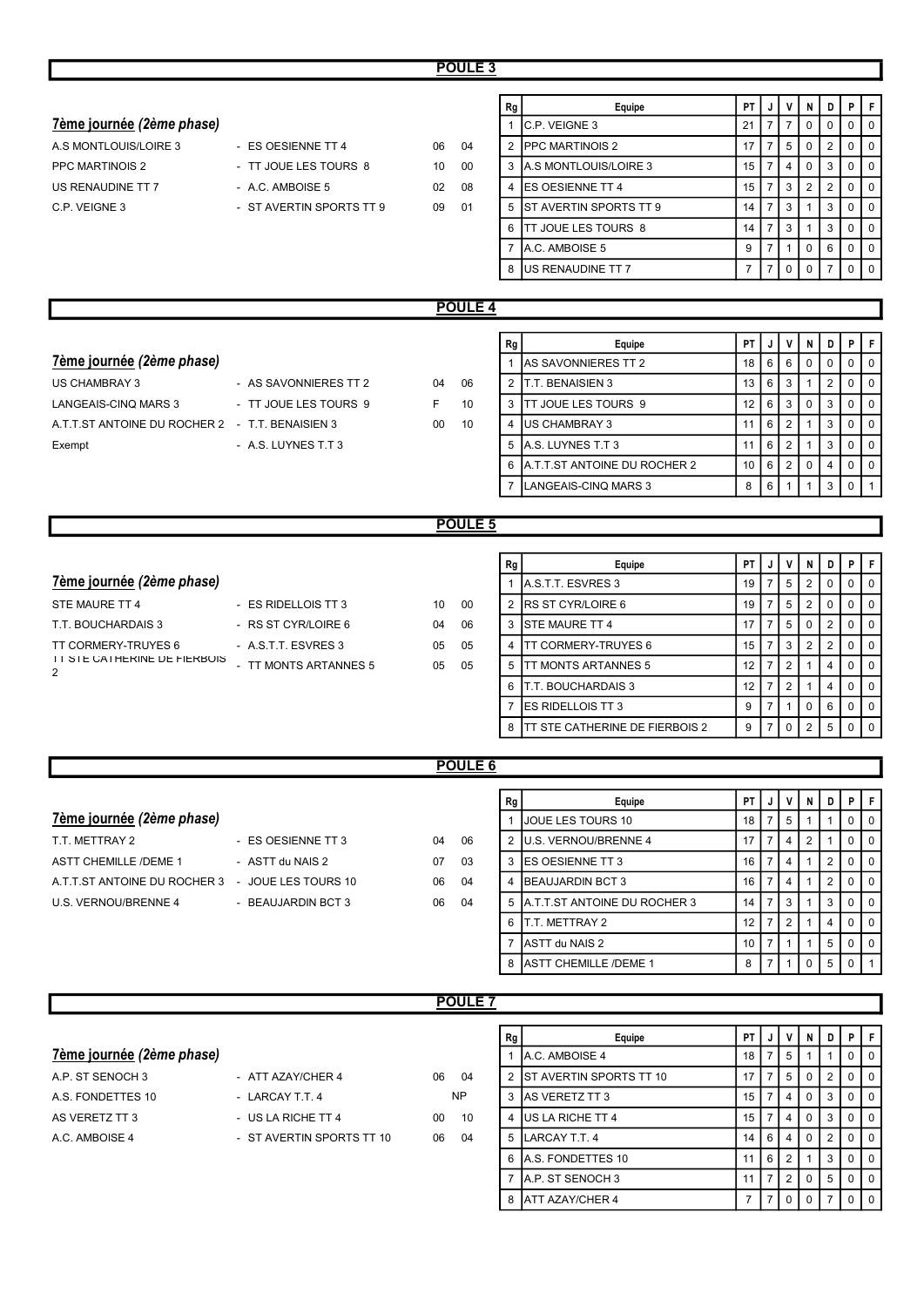# 7ème journée (2ème phase)

T.T. METTRAY 3 - ES OESIENNE TT 5 05 05 05 PPC MARTINOIS 3 - RS ST CYR/LOIRE 7 06 01 P.L. PAUL BERT 3 - US LA RICHE TT 6 00 10 ES VILLE AUX DAMES TT 6 - U.S. VERNOU/BRENNE 3 06 04



| Rg             | Equipe                          | PT | J | v              | N              | D              | P | F        |
|----------------|---------------------------------|----|---|----------------|----------------|----------------|---|----------|
| 1              | <b>ES OESIENNE TT 5</b>         | 19 | 7 | 5              | $\overline{2}$ | 0              | O | $\Omega$ |
| $\mathfrak{p}$ | <b>IES VILLE AUX DAMES TT 6</b> | 17 | 7 | 4              | $\overline{2}$ |                | 0 | $\Omega$ |
| 3              | <b>PPC MARTINOIS 3</b>          | 16 | 7 | 4              |                | $\overline{2}$ | 0 | $\Omega$ |
| 4              | U.S. VERNOU/BRENNE 3            | 16 | 7 | 3              | 3              |                | O | $\Omega$ |
| 5              | <b>RS ST CYR/LOIRE 7</b>        | 12 | 7 | $\overline{2}$ |                | 4              | U | $\Omega$ |
| 6              | US LA RICHE TT 6                | 12 | 7 |                | 3              | 3              | O | O        |
| 7              | T.T. METTRAY 3                  | 12 | 7 | 1              | 3              | 3              | 0 | $\Omega$ |
| 8              | P.L. PAUL BERT 3                | 8  | 7 | 0              |                | 6              | ი |          |

# Pénalités financières<br>(d'après Règlement des Championnats par Equipes)

Forfait (10,00€) : 0596 ATT Langeais Cinq Mars 3 (7j - 2ph) - 0102 AC Amboise 1 (2JJ - 3ph)

Forfait Général (24,00€) : 0151 CS Membrollais 1 (Chpt Jeunes 3è phase)



# JEUNES

|                           |                       |    | Poule 1   |    |                             |           |   |          |   |   |     |          |
|---------------------------|-----------------------|----|-----------|----|-----------------------------|-----------|---|----------|---|---|-----|----------|
| 2ème journée (3ème phase) |                       |    |           | Rg | Equipe                      | <b>PT</b> |   | v        | N | D | P   |          |
| TT MONTS ARTANNES 1       | - TT JOUE LES TOURS 1 |    | <b>NP</b> |    | <b>IA.S. FONDETTES 1</b>    | 8         | 3 |          |   | 0 | - 0 |          |
| US LA RICHE TT 1          | - A.S. FONDETTES 1    | 08 | 08        |    | <b>US LA RICHE TT 1</b>     | 6         | 3 |          |   |   |     | 0        |
| 3ème journée (3ème phase) |                       |    |           |    | <b>ITT MONTS ARTANNES 1</b> | 4         |   |          |   |   |     |          |
| TT JOUE LES TOURS 1       | - A.S. FONDETTES 1    | 00 | 16        |    | ITT JOUE LES TOURS 1        | 2         | 2 | $\Omega$ |   |   |     | $\Omega$ |
| TT MONTS ARTANNES 1       | - US LA RICHE TT 1    | 09 | 07        |    |                             |           |   |          |   |   |     |          |

|                           |                          |    | Poule 2 |    |                                |      |   |     |          |                |          |                |
|---------------------------|--------------------------|----|---------|----|--------------------------------|------|---|-----|----------|----------------|----------|----------------|
| 2ème journée (3ème phase) |                          |    |         | Rg | Equipe                         | PT I | J | V I |          | D I            |          | PF             |
| 4S TOURS T.T. 1           | - ST AVERTIN SPORTS TT 1 | 08 | 08      |    | <b>I4S TOURS T.T. 1</b>        | 8    | 3 |     |          |                |          | $01$ 0         |
| US CHAMBRAY 1             | - A.C. AMBOISE 1         | 16 | -F      |    | <b>IUS CHAMBRAY 1</b>          |      | 3 | -2  |          |                |          | $\overline{0}$ |
| 3ème journée (3ème phase) |                          |    |         |    | <b>IST AVERTIN SPORTS TT 1</b> | 5    | 3 |     |          | 0 <sup>1</sup> | $\Omega$ |                |
| ST AVERTIN SPORTS TT 1    | - A.C. AMBOISE 1         | 12 | 04      |    | 4 A.C. AMBOISE 1               |      | 3 |     | $\Omega$ | 2              | $\Omega$ |                |
| 4S TOURS T.T. 1           | - US CHAMBRAY 1          | 11 | 05      |    |                                |      |   |     |          |                |          |                |

|                            |                            |    | Poule 3 |    |                                  |      |   |    |          |          |          |          |
|----------------------------|----------------------------|----|---------|----|----------------------------------|------|---|----|----------|----------|----------|----------|
| 2ème journée (3ème phase)  |                            |    |         | Rg | Equipe                           | PT I | J | v  |          | D        | P        | F.       |
| <b>TT CORMERY-TRUYES 1</b> | - TT JOUE LES TOURS 2      | 04 | -12     |    | <b>IU.S.E. AVOINE-BEAUMONT 1</b> | 8    | 3 | -2 |          | $\Omega$ | $01$ 0   |          |
| U.S.E. AVOINE-BEAUMONT 1   | - A.S. FONDETTES 2         | 14 | 02      |    | A.S. FONDETTES 2                 |      | 3 |    | $\Omega$ |          |          | $01$ 0   |
| 3ème journée (3ème phase)  |                            |    |         |    | <b>ITT JOUE LES TOURS 2</b>      | 6    | 3 |    |          |          |          | $\Omega$ |
| TT JOUE LES TOURS 2        | - A.S. FONDETTES 2         | 02 | 14      | 4  | <b>ITT CORMERY-TRUYES 1</b>      |      | 3 |    |          | 3        | $\Omega$ | $\Omega$ |
| <b>TT CORMERY-TRUYES 1</b> | - U.S.E. AVOINE-BEAUMONT 1 | 02 | 14      |    |                                  |      |   |    |          |          |          |          |

| Poule 4                   |                       |    |     |    |                             |    |   |              |          |     |                |                |
|---------------------------|-----------------------|----|-----|----|-----------------------------|----|---|--------------|----------|-----|----------------|----------------|
| 2ème journée (3ème phase) |                       |    |     | Rg | Equipe                      | РT |   | v            |          | D I |                | PF             |
| <b>TT CHINONAIS 1</b>     | - TT JOUE LES TOURS 3 | 05 | -11 |    | <b>ITT JOUE LES TOURS 3</b> | 9  | 3 | -3           | $\Omega$ |     | 0 <sup>1</sup> | . 0            |
| TTC du LOCHOIS 1          | - CP VEIGNE 1         | 12 | 04  |    | <b>ITT CHINONAIS 1</b>      |    | 3 | $^{\circ}$ 2 | 0        |     |                | $\overline{0}$ |
| 3ème journée (3ème phase) |                       |    |     |    | <b>ITTC du LOCHOIS 1</b>    |    | 3 |              | 0        | 2   | $0$   0        |                |
| TT JOUE LES TOURS 3       | - CP VEIGNE 1         | 16 | -00 | 4  | <b>CP VEIGNE 1</b>          |    | 3 | - 0          | 0        | 3   |                | 0 <sup>1</sup> |
| <b>TT CHINONAIS 1</b>     | - TTC du LOCHOIS 1    |    | 05  |    |                             |    |   |              |          |     |                |                |